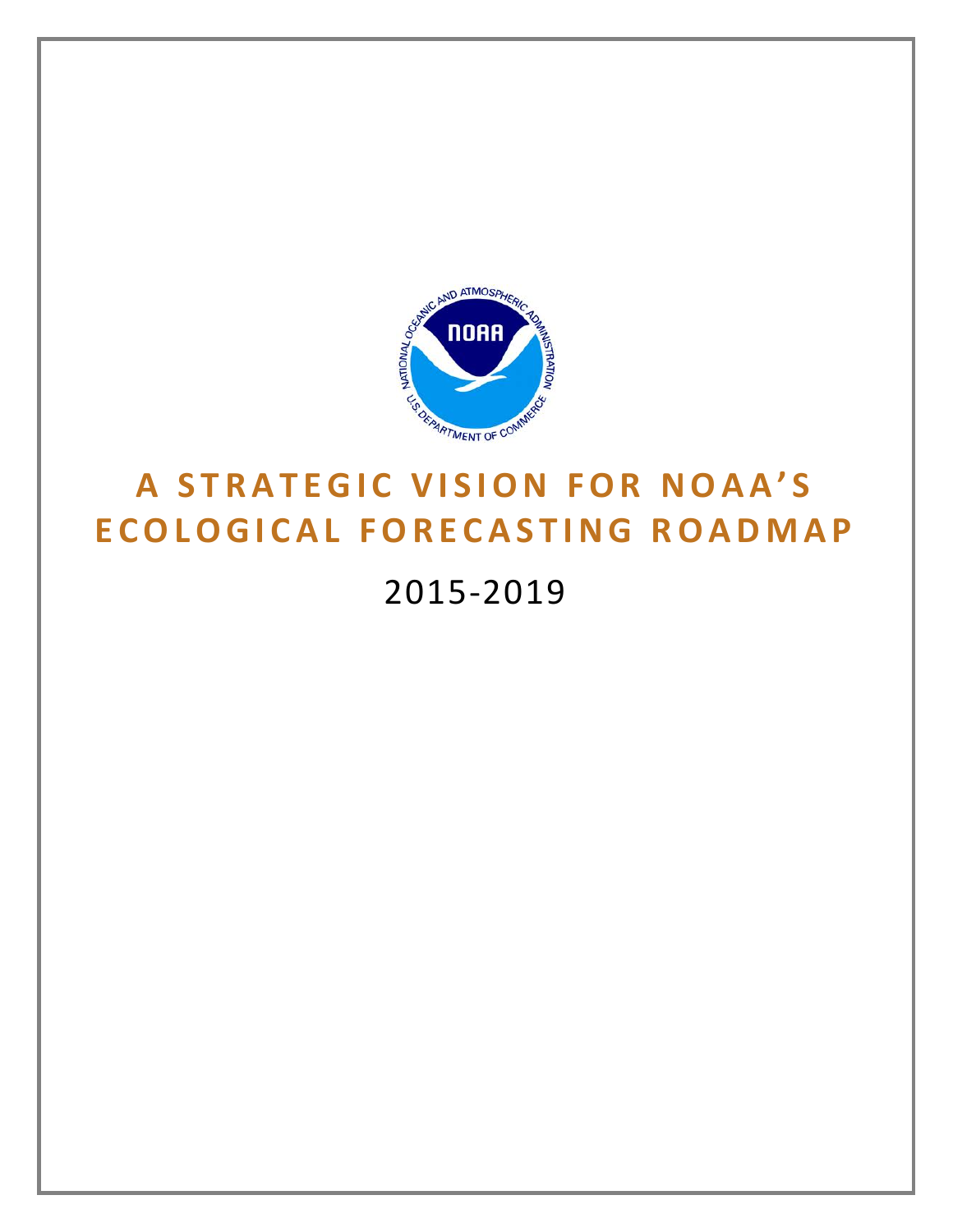## FOREWORD

*Ecological forecasts are used to predict likely changes in ecosystems and ecosystem components in response to environmental drivers (e.g., climate variability, extreme events and hazards, and land and resource use) and resulting impacts on people, economies and communities that depend on ecosystem services. Ecological forecasts provide early warnings of the possible effects of ecosystem changes on coastal systems, and on human health and local and regional economies with sufficient lead time to allow mitigation strategies to be developed and corrective actions to be taken.*

Ecological forecasts are products derived from the successful transition of research and development into societally useful applications. NOAA is uniquely positioned to provide ecological forecasting services at the national level. The agency is mandated to forecast weather, water, climate, tides, fish stocks, and status and recovery of protected species, and has a long history of forecasting dating back to the beginning of NOAA's Ocean, Weather, and Fisheries Services. Over the past several decades NOAA has been developing and advancing forecasts and products to address its stewardship, hazard reduction, and fishery **mandates**. NOAA and its partners (e.g. IOOS Regional Associations, Cooperative Institutes) have extensive observational assets in place that can be utilized as the foundation for ecological forecasts. For example, they collects huge amounts of weather, water, climate, oceanographic, coastal, and biological data that can be readily assimilated into predictive systems to support these forecasts. NOAA also has exceptional modeling, computing, and forecasting capacities/expertise, and is at the forefront of development and deployment of new environmental sensors and sampling technology.

To this end, NOAA has developed an operational framework – a **roadmap** – for a NOAA-wide ecological forecasting capability to effectively and efficiently provide dependable, higher quality forecast products on a broader scale with consistent delivery. This agency-wide effort builds upon and unites the numerous but previously disjointed ecological forecast (EF) activities and connects these with related efforts in other federal, state, and local agencies, and the external academic community and private sector to deliver consistent, timely, and reliable

- NOAA Administrative Order 216-108 "Requirements Management"
- Harmful Algal Bloom and Hypoxia Research and Control Amendments Act of 2014 (Public Law 113-124)
- Chesapeake Bay Executive Order (#13508)
- The Coastal Zone Management Act
- Coral Reef Protection Executive Order/Coral Reef Conservation Act
- Magnuson-Stevens Fishery Conservation and Management Reauthorization Act
- Clean Water Act
- National Marine Sanctuaries Act
- Marine Mammal Protection Act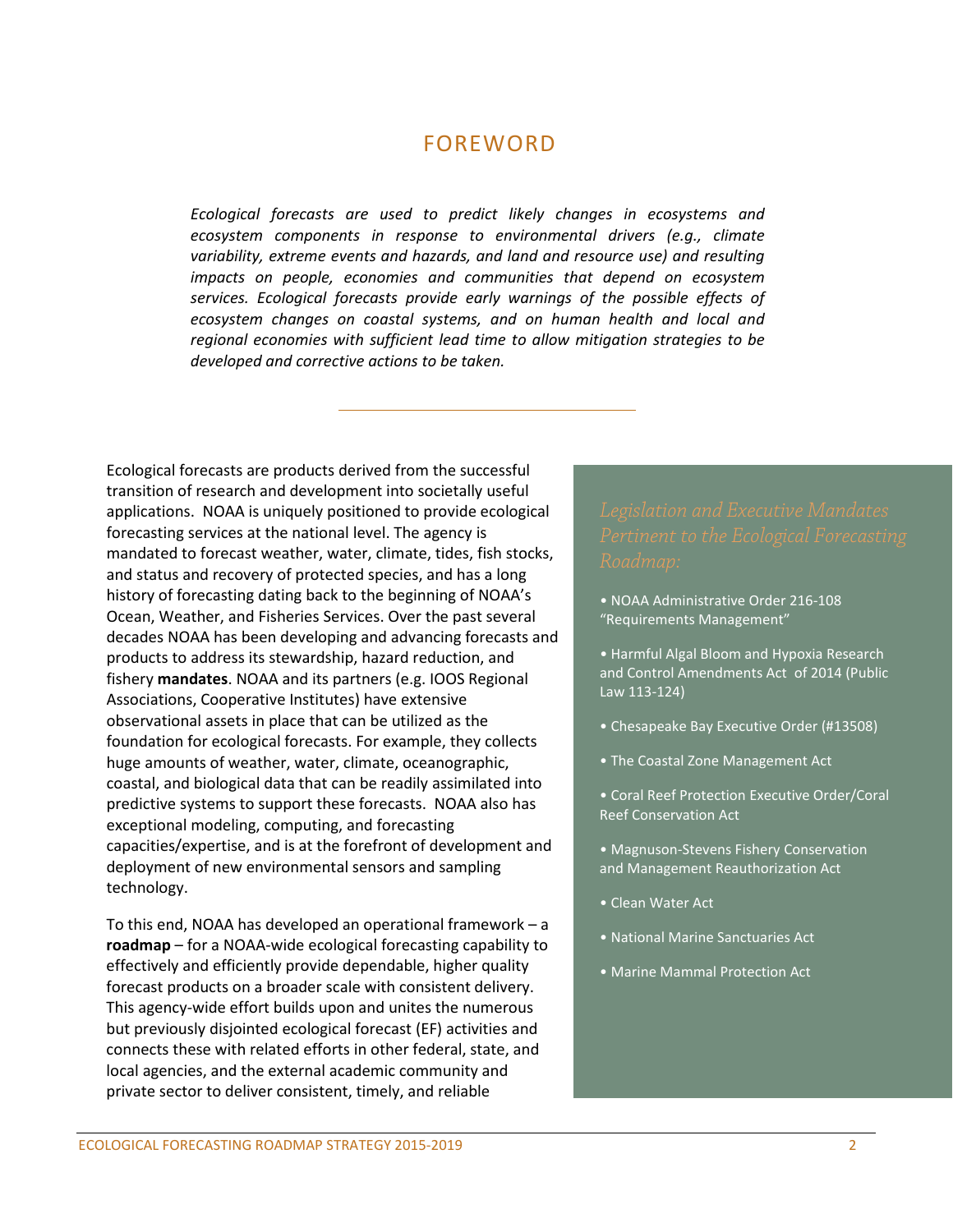HARMFUL ALGAL BLOOMS HYPOXIA **PATHOGENS** HABITAT

The Ecological Forecasting Roadmap offers a coordinated and systematic approach to ecological forecasts needed by the nation. These priorities were selected based on three criteria:

- 1 needs expressed by stakeholders,
- 2 how mature NOAA's capacity is in a particular area, and
- 3 national significance.

For further information on the scope of each priority team, see Appendix 2.

ecological forecasts to the American public. It establishes priorities for coordinating NOAA's and its partner programs' existing monitoring capabilities, to developing scientific foundation, operational environmental prediction, and service delivery infrastructures. This strategy offers management solutions for ensuring the protection, monitoring, maintenance and restoration of the health and productivity of ocean, coastal and Great Lakes ecosystems, including natural resources and human communities.

For the period from 2015 to 2019, NOAA's priority through this **Ecological Forecasting Roadmap** is to develop **ecological forecasts for harmful algal blooms, hypoxia, pathogens, and habitat**, in regions of the country where these are issues of major concern. Identification of these cross-NOAA priorities provides focus to this emerging effort to establish momentum in developing and transitioning critical user-driven ecological forecasts to operations. It is intended that the underlying infrastructure and programmatic constructs established under this framework can then be applied to additional forecasting parameters once the approach is validated. This plan provides programmatic guidance to NOAA's Ecological Forecasting Roadmap for 2015-2019.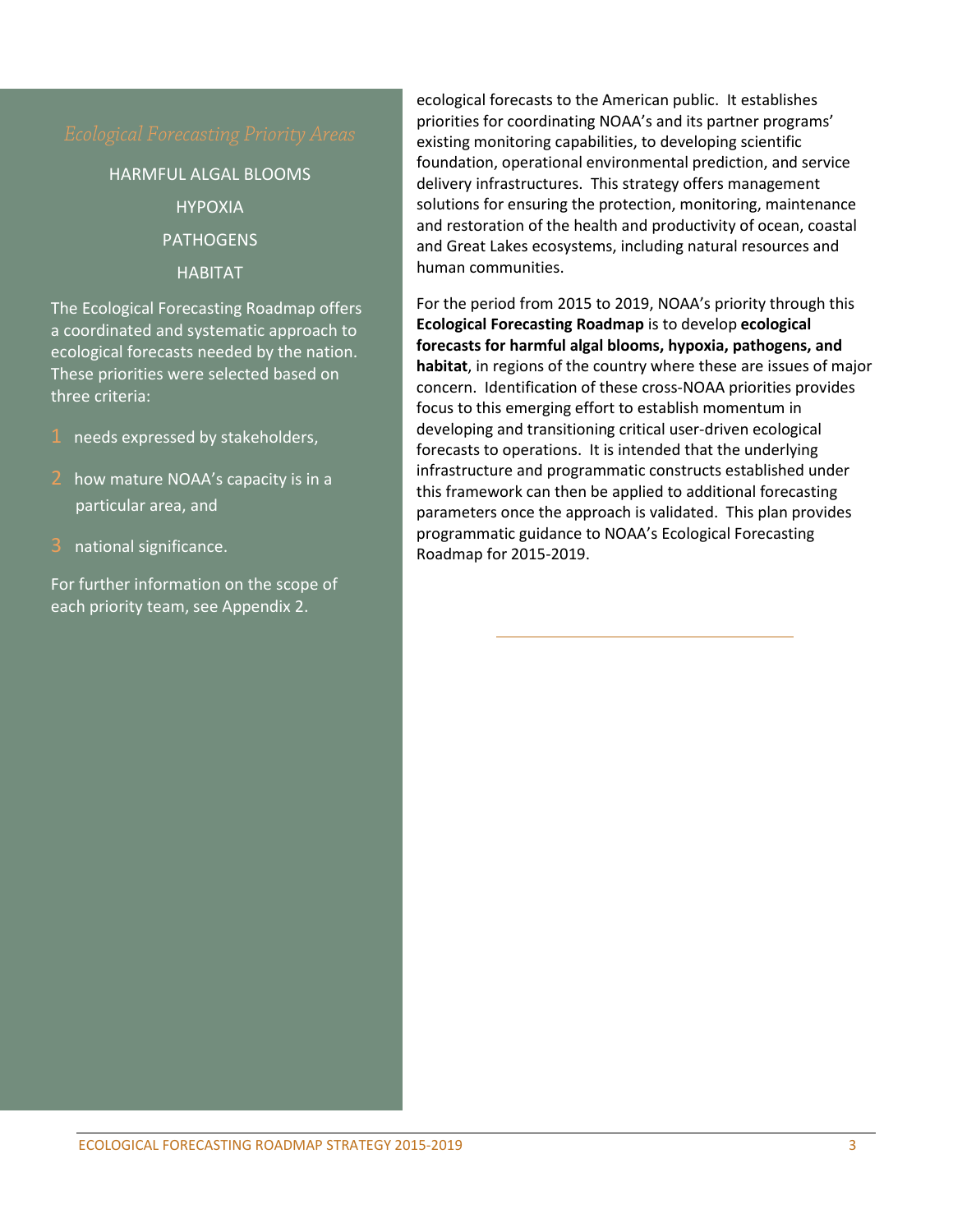#### MISSION

NOAA protects and promotes the health and well-being of humans and our environment by providing timely, reliable and user-valued ecological forecast products and services.

## VISION

People are protected from ecological threats while enjoying and sustaining nature's benefits.

## VALUE PROPOSITION

NOAA is uniquely positioned to deliver ecological forecasts in near-real time through its existing environmental intelligence, modeling, observing system and dissemination assets.

# GUIDING PRINCIPLES OF THE ECOLOGICAL FORECASTING ROADMAP

- 1. Partnerships are essential.
- 2. Customer and stakeholder needs, values, and uses should drive ecological forecasting product and service priorities.
- 3. Successful implementation requires a cross-NOAA approach, integrated across disciplinary and institutional boundaries and employing assets of the entire agency (particularly foundational environmental forecast capabilities).
- 4. NOAA's Ecological Forecasting Roadmap establishes the framework to support a full continuum of ecological forecasts from imminent events to scenario-based projections.
- 5. NOAA's approach to ecological forecasting is currently national in scope but regional in application and delivery.
- 6. NOAA ecological forecasts should emphasize ecological rather than physical outputs, and include impacts on humans and human communities.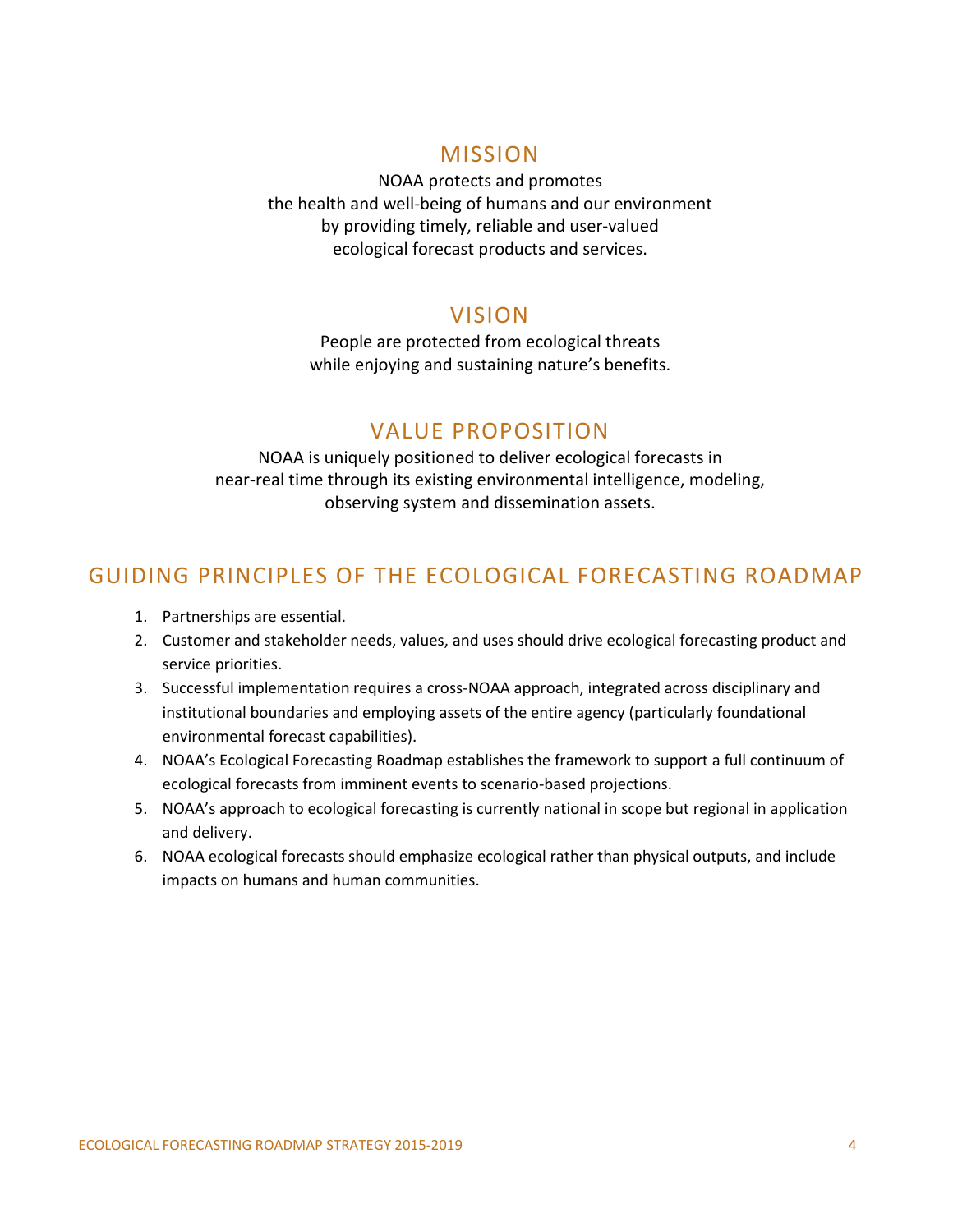NOAA's Ecological Forecasting Roadmap is designed to mainstream and institutionalize NOAA's roles in ecological forecasting science, service and stewardship while optimizing sustainability of outcomes of societal benefit. Successful implementation of this strategy will be realized when existing ecological forecasts have been transitioned to operations; foundational infrastructure, observations, modeling, dissemination, and data management elements are institutionally supported; strategies are underway to address gaps in capacity; and users regularly and effectively utilize the forecasts and provide feedback for improvement. Policies and mechanisms will be in place to allow cross-NOAA ecological forecasting to effectively transcend Line Office and budgetary barriers to plan and execute efforts seamlessly. Extramural success will mean adoption by partners and actors including water resource and emergency managers, farmers, fishers, health officials, academics, and commercial partners.

# NOAA ECOLOGICAL FORECASTING STRATEGIC GOALS FOR 2015-2019

#### **CONSTITUENT PRIORITIES**

Identify evolving forecast priorities driven by constituency needs and requirements.

#### **STRATEGIC NOAA FORECAST PRODUCTS & SERVICES**

Deliver a targeted ecological forecast portfolio aligned with national, regional and local needs.

#### **RESEARCH TO APPLICATIONS (R2A)**

Successfully transition forecasts from research to applications.

#### **NATIONAL INFRASTRUCTURE**

Evolve NOAA's and non-Federal infrastructure, technology, people, processes and systems to support ecological forecasting.

#### **GOVERNANCE & MANAGEMENT**

**GOALS** 

Institutionalize ecological forecasting as a sustainable cross-NOAA Program and priority.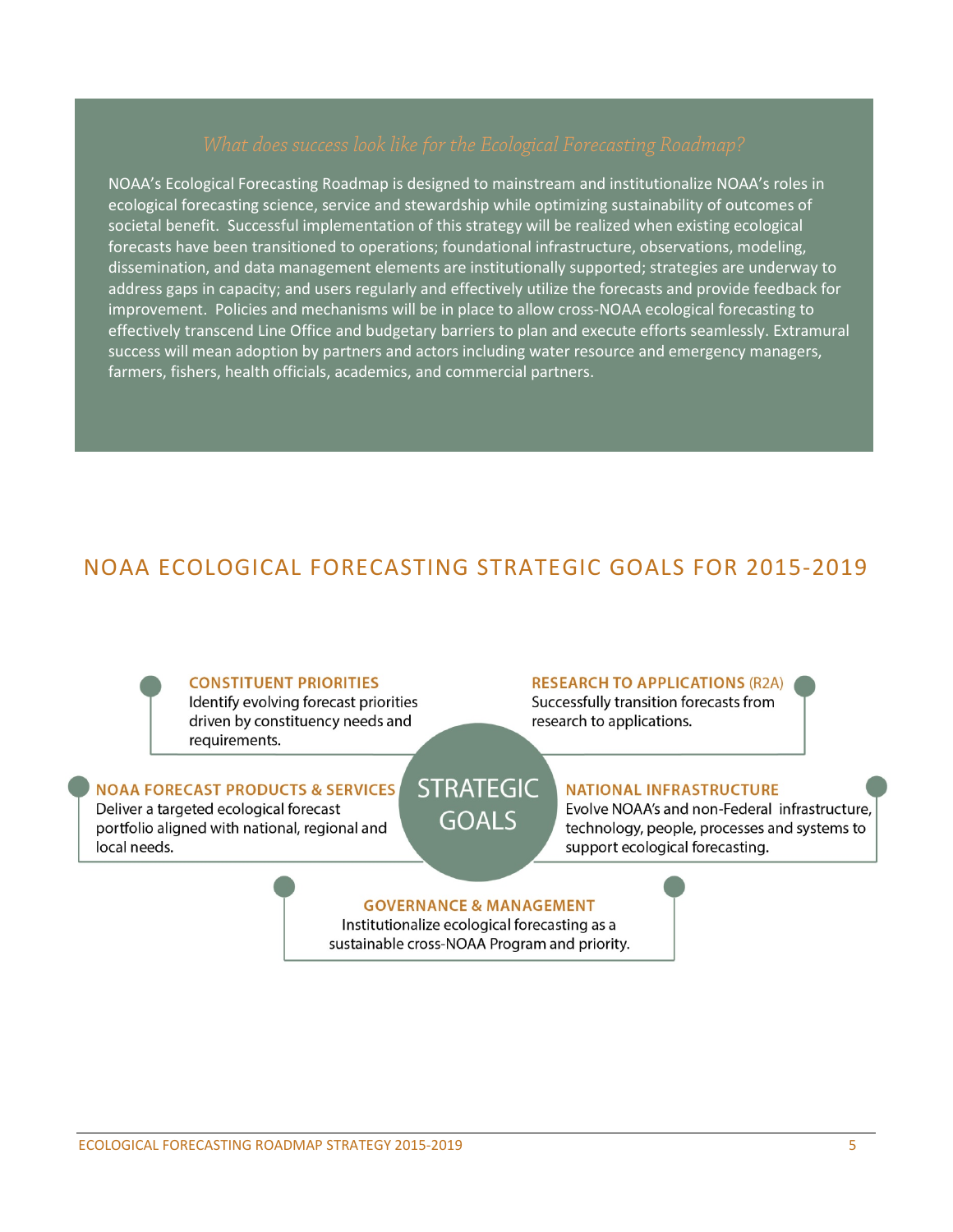#### 1.0 CONSTITUENT PRIORITIES

#### **Identify evolving forecast priorities driven by constituency needs and requirements.**

- 1.1 Identify forecast products that will best address the key constituent needs, *focusing on the identified priorities for FY15-19*.
	- 1.1.1 Conduct market research and work closely with constituents to infuse emerging cross-cutting themes (e.g. climate, human health and well-being) into Action Plan.
	- 1.1.2 Identify research that is sufficiently mature to produce a forecast to meet key constituent needs.
	- 1.1.3 Educate constituents and policy makers on the uses and value of existing and emerging forecast products and services.
	- 1.1.4 Institute streamlined feedback mechanisms to capture and assess customer satisfaction and effectiveness of forecast products and services as well as opportunities for improvements
	- 1.1.5 Sustain interactive engagement with constituents for understanding and documenting needs, and assessing and adjusting priorities.
	- 1.1.6 Identify gaps in NOAA forecasting plans and approaches based on constituent needs.
	- 1.1.7 Incorporate social science into all aspects of ecological forecasting, from initial needs assessments to development, product generation, and delivery.
	- 1.1.8 Deliver products and services in flexible, widely accepted industry standard methodologies that meet user needs and can be used to build value added products.
	- 1.1.9 Implement a transparent process for priority setting and outcomes to provide clear communication and manage expectations. Utilize web and email mechanisms to distribute plans and priorities on an annual basis.
	- 1.1.10 Periodically reassess elements of the work plans developed for each priority area (also known as the EF Roadmap Action Plan), and revise priorities based on constituent feedback, NOAA priorities, available resources, and strong cost benefit analysis of the potential impacts of forecasts.
- 1.2 Implement strategic partnerships that capitalize on strengths and resources to pursue shared goals with key sectors:
	- 1.2.1 **NOAA:** Align complementary cross-NOAA capacity (e.g. foundational environmental capabilities) with identified needs to ensure NOAA's most effective strategy to maximize public service provided by the EF Roadmap.
		- 1.2.1.1 Seek efficiencies in implementing the EF Roadmap Action Plan and associated milestones in order to most cost-effectively expand the footprint of NOAA ecological forecasts.
		- 1.2.1.2 Identify areas for collaboration specifically among existing cross-Line Office (LO) efforts, e.g. Integrated Ecosystem Assessment, NOAA Ecosystem Services Team, NOAA Habitat Conservation Team, etc.
	- 1.2.2 **Federal:** For federal agencies, document intersecting interests, opportunities, and needs among Federal agencies for ecological forecasting to most effectively meet respective missions and mandates through collective action.
	- 1.2.3 **Academia:** Work closely with the academic sector to identify and support research that will address forecast priorities, and continuously infuse NOAA's forecasting products and services with cutting edge biophysical and social science.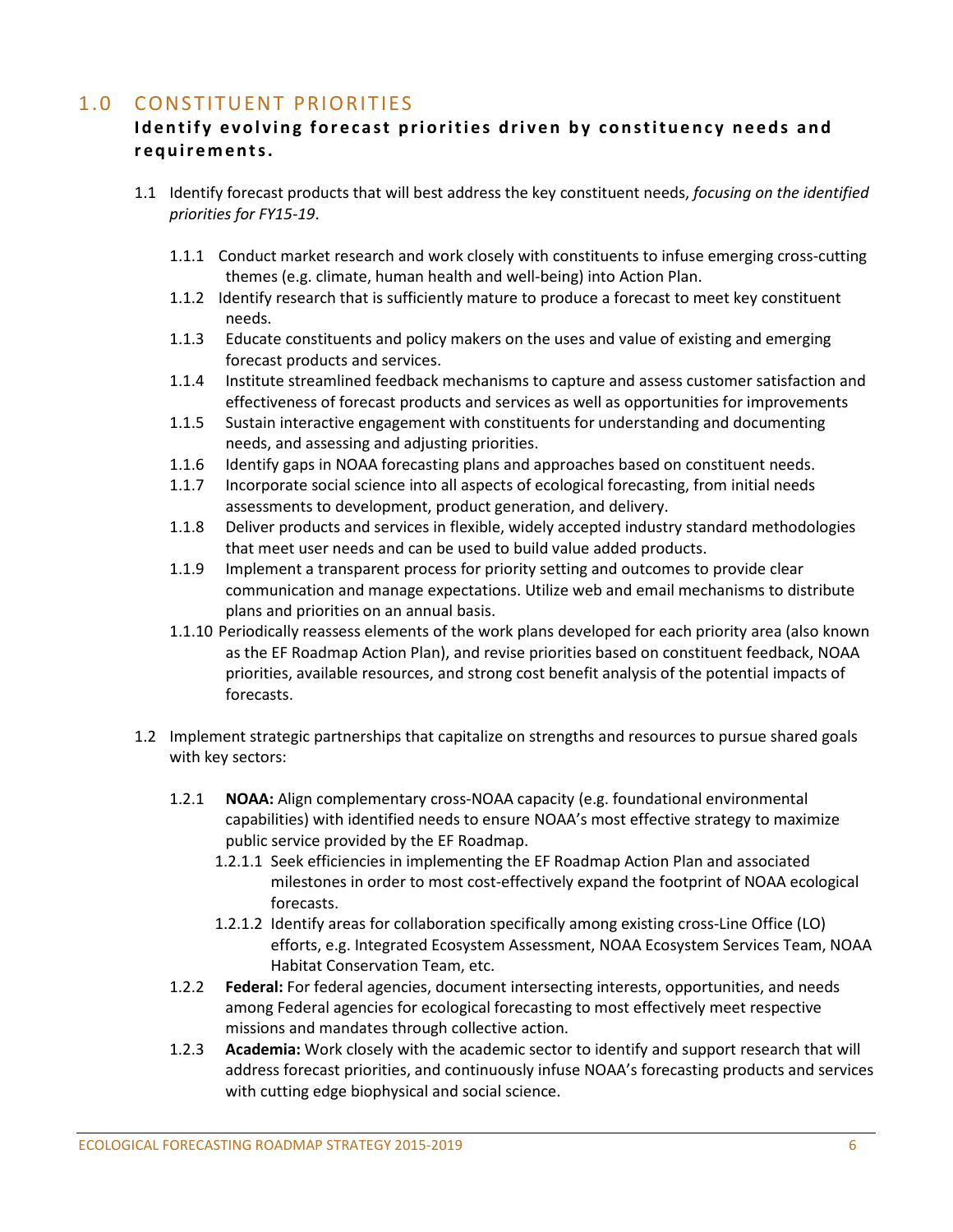- 1.2.4 **Private sector:** Per existing policies, provide free and open access to products and services through a variety of mechanisms in order to support development of an ecological forecasting business sector.
- 1.2.5 **States, localities, and territories:** Deliver operational ecological forecasts to be applied to management action and continually engage with these primary customers to guide the scope and direction of the Roadmap effort.
- 1.2.6 **Tribes:** Building on the engagement with states, localities, and territories, meet the unique needs of tribal communities for EF products and services and incorporate culturally-based natural and social science information, requirements and approaches to product development and delivery.
- 1.2.7 **Non-Governmental Organizations NGOs:** Employ a range of approaches based on the specific nature of the organization, including partnerships to allow for additional scientific support, identify regionally-based needs, and serve as a bridge to management action. NGOs serve as both providers of requirements, data, and services, as well as customers for NOAA forecasts.
	- 1.2.7.1 **IOOS Regional Associations:** Work closely with IOOS Regional Associations to support observing, modeling and new sensor technologies.
- 1.2.8 **International:** NOAA will Work with international entities, including engagement in intergovernmental forums (e.g. U.S. Group on Earth Observations) as appropriate, to apply approaches to ecological forecasting to bilateral efforts and global early warning systems.
- 1.3 Educate constituents on the uses and values of existing and emerging ecological forecast products and services and quantify and document successful application for forecast products and services.



Figure 1. Input from consituents is used to derive priorities and approaches. Constituents include: stakeholders, customers, and partners.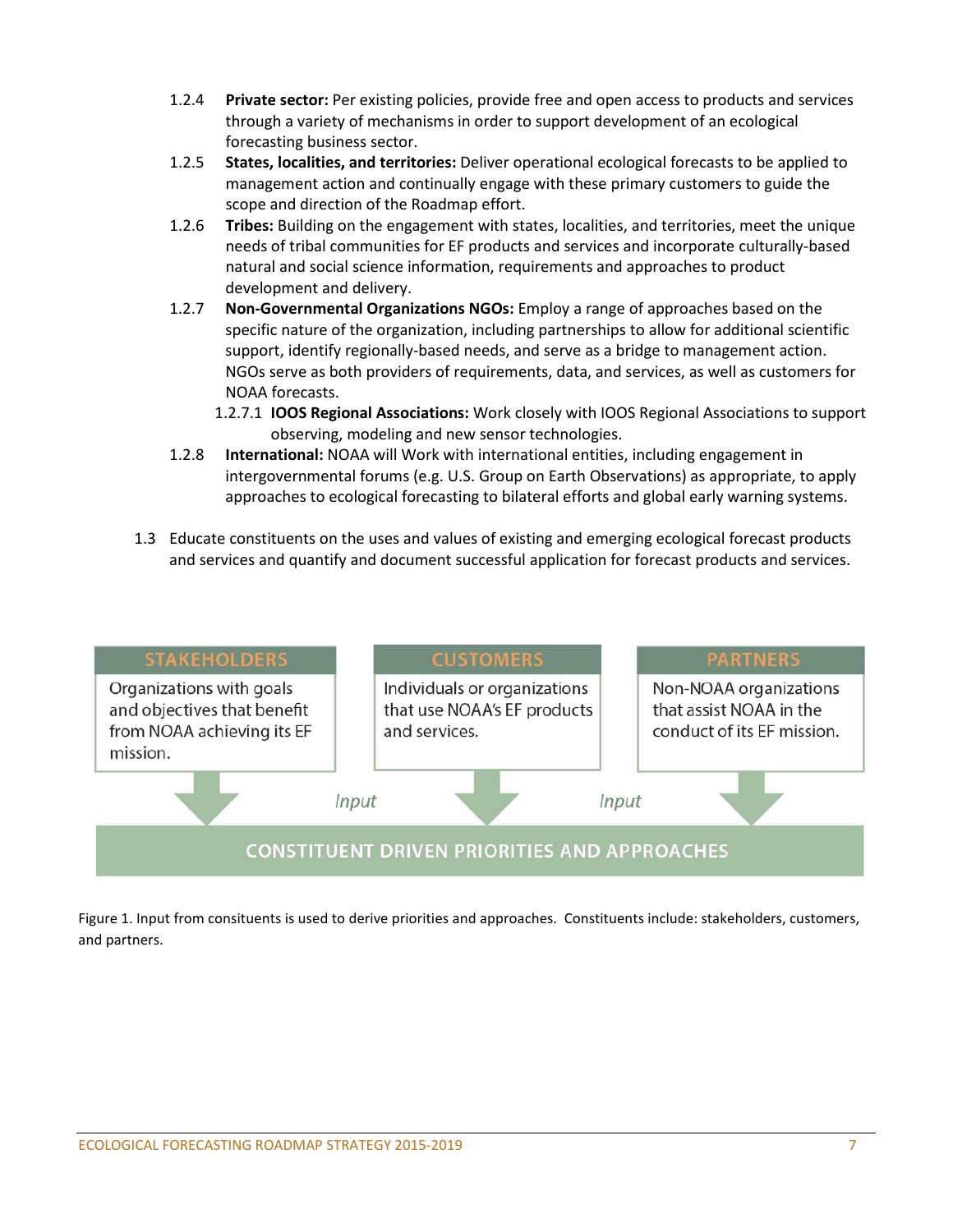### 2.0 NOAA'S ECOLOGICAL FORECAST PRODUCTS AND SERVICES

#### **Deliver a targeted ecological forecast portfolio aligned with national, regional and local needs.**

- 2.1 Develop, maintain, and improve upon NOAA's suite of ecological forecasts, products, and services across multiple time and space scales and delivery platforms.
	- 2.1.1 Improve research that is sufficiently mature, to support operational forecasts, within a consistent national strategy to build guidance capacity.
	- 2.1.2 Improve existing EF forecast products and services, with particular focus on:
		- *Increasing spatial resolution and timeliness (e.g. via enhanced detection) of existing ecological forecasts;*
		- *Broadening temporal coverage of existing ecological forecasts to meet a wider range of applications and management needs;*
		- *Improving accuracy and specificity;*
		- *Quantifying and providing information on forecast uncertainty; and*
		- *Enhancing delivery of existing ecological forecasts.*
	- 2.1.3 Use a consolidated national approach to initiate new product development and delivery aligned with agency and constituent priorities, including:
		- *Extension of Roadmap forecast portfolio to additional regions and topics (ecological phenomena outside the initial 4 priority areas);*
		- *Integration of new models to existing forecast systems (multiple model approach)*; and
		- *Augmentation of existing forecast models*.
- 2.2 Conduct peer review and evaluation of forecast methodology and accuracy as part of development.
- 2.3 Deliver products through a wide range of state of the art media (e.g. smart phone accessible, interactive user experience), as appropriate to meet constituent needs.
	- 2.3.1 Establish a long-term strategy to utilize NOAA's mechanisms for discovery, access, dissemination, and archival of data and products as possible.
	- 2.3.2 Employ social media to widely communicate forecast outputs and outcomes/benefits.
	- 2.3.3 Develop diverse dissemination mechanisms and automated product integration as applicable to more effectively reach constituents.
		- 2.2.3.1 Expand integration of ecological information within National Weather Service weather forecast products where appropriate and operationally supported.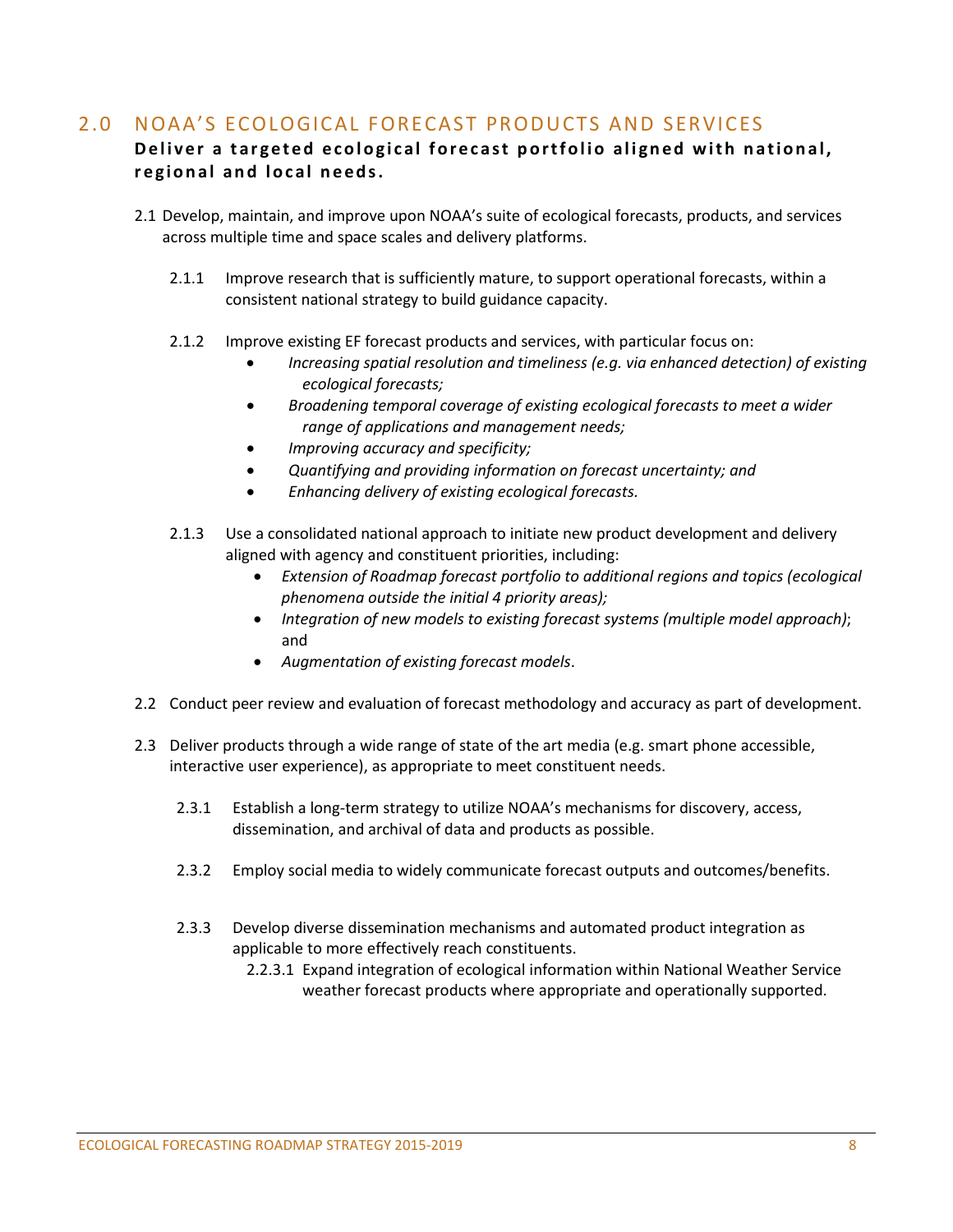### 3.0 RESEARCH TO APPLICATIONS (R2A)

#### **S treamline processe s to successfully transition at least five forecasts from research to applications by 2019.**

- 3.1 Utilize best R2A practices and apply existing transition processes and structures in alignment with associated NOAA Administrative Orders to advance NOAA's ecological forecasts through technical readiness levels to sustained operations.
	- 3.1.1 Ensure full communication among key users, stakeholders and developers, including non-NOAA partners, throughout the development cycle to provide feedback, change requirements, and coordinate user testing as appropriate.
	- 3.1.2 Coordinate funding for the product through the applicable LOs, with agreements signed by LO management (or management of external partners), that encompasses the product's/service's needs over its lifecycle.
	- 3.1.3 Capture the life cycle of the product or service, responsible entities, performance reporting, and document funding expectations, as recommended in the NAO 216-105
- 3.2 Develop a multi-year strategy and secure adequate resources to successfully transition research to applications and improve existing ecological forecasting products and services. Resources to support transition and then continued operational production of forecasts are essential.
- 3.3 Continually evaluate state of the art research and technology to impart into new and existing ecological forecasts, products, and services.
	- 3.3.1 Establish and/or use Test Beds to evaluate and assess new approaches. Work with the US IOOS Coastal and Ocean Modeling Testbed (COMT) to facilitate R2A.
- 3.4 Conduct forecast validation and skill assessment of all ecological products and services on a routine basis to quantify forecast accuracy and utility, and to therefore identify gaps and prioritize continuous improvements.
- 3.5 Promote the continuous advancement of research through feedback from constituents on ecological forecasting products and services.

NOAA has a policy on transition of research to applications, with which the EF Roadmap is fully compliant. Per NOAA's Administrative Order 216-105, "applications" is defined as the use of research results in furthering NOAA's mission. Application of the best available science and technology is essential to meeting NOAA's mission.

*"This demands an operations enterprise that is able to quickly recognize and apply significant new research products and methods; a research and development enterprise focused on the ultimate application of emerging science and technology to user needs; and a formalized management structure that ensures that both the research and development enterprise encourage and support the transfer of research to operational status or information services to meet mission responsibilities."* 

**-NAO, 2008**

**For the purposes of ecological forecasting, transition from research to applications** *includes* **transition of a forecast to operations.**

For NOAA's EF Roadmap, "operational" activities are sustained, systematic, reliable, and robust mission activities with an institutional commitment to deliver specified products and services

The feedback mechanism of Applications to Research is considered as important as Research to Applications.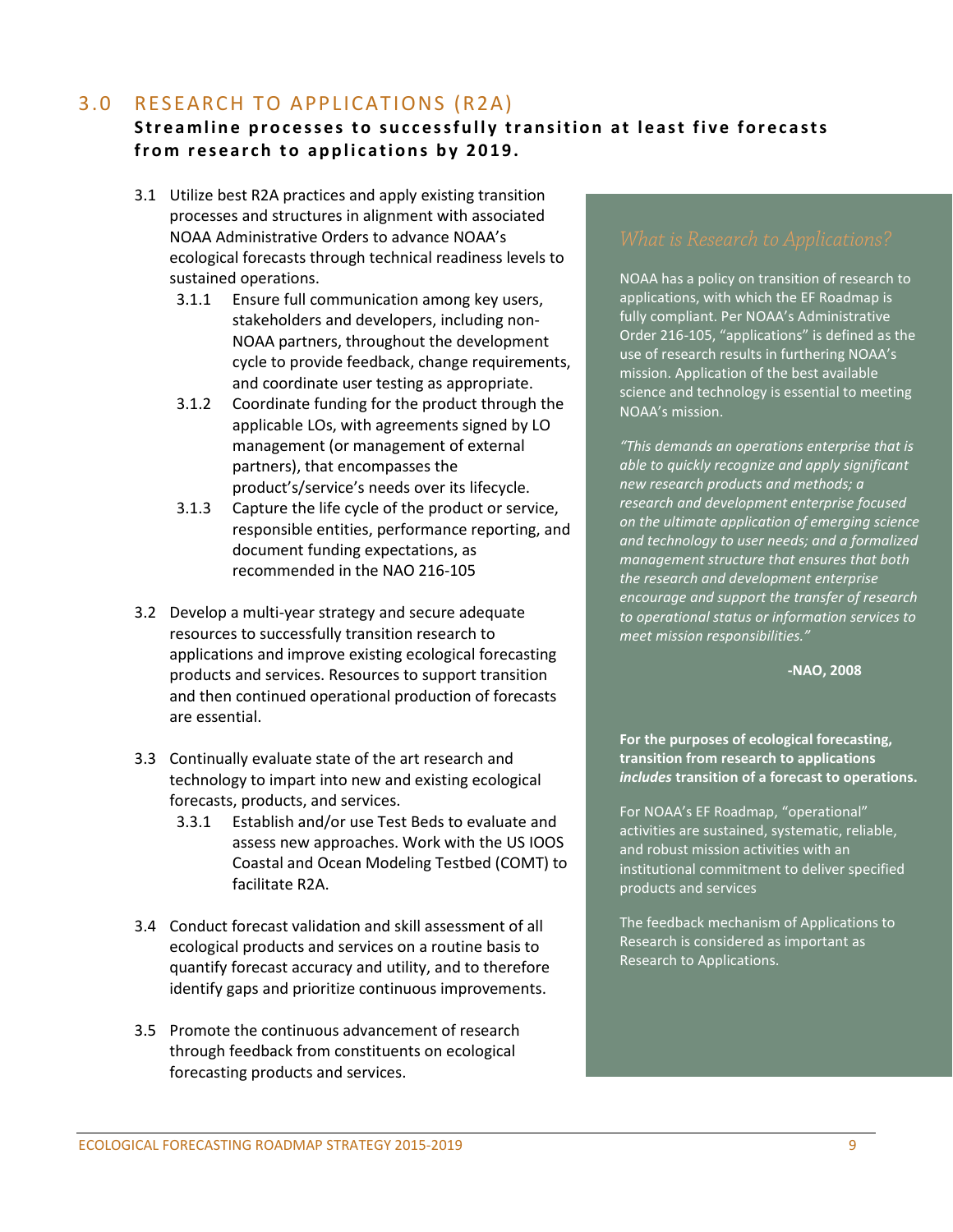

Figure 2.Operational forecasts are continuously improved by incorporating feedback back into research and development.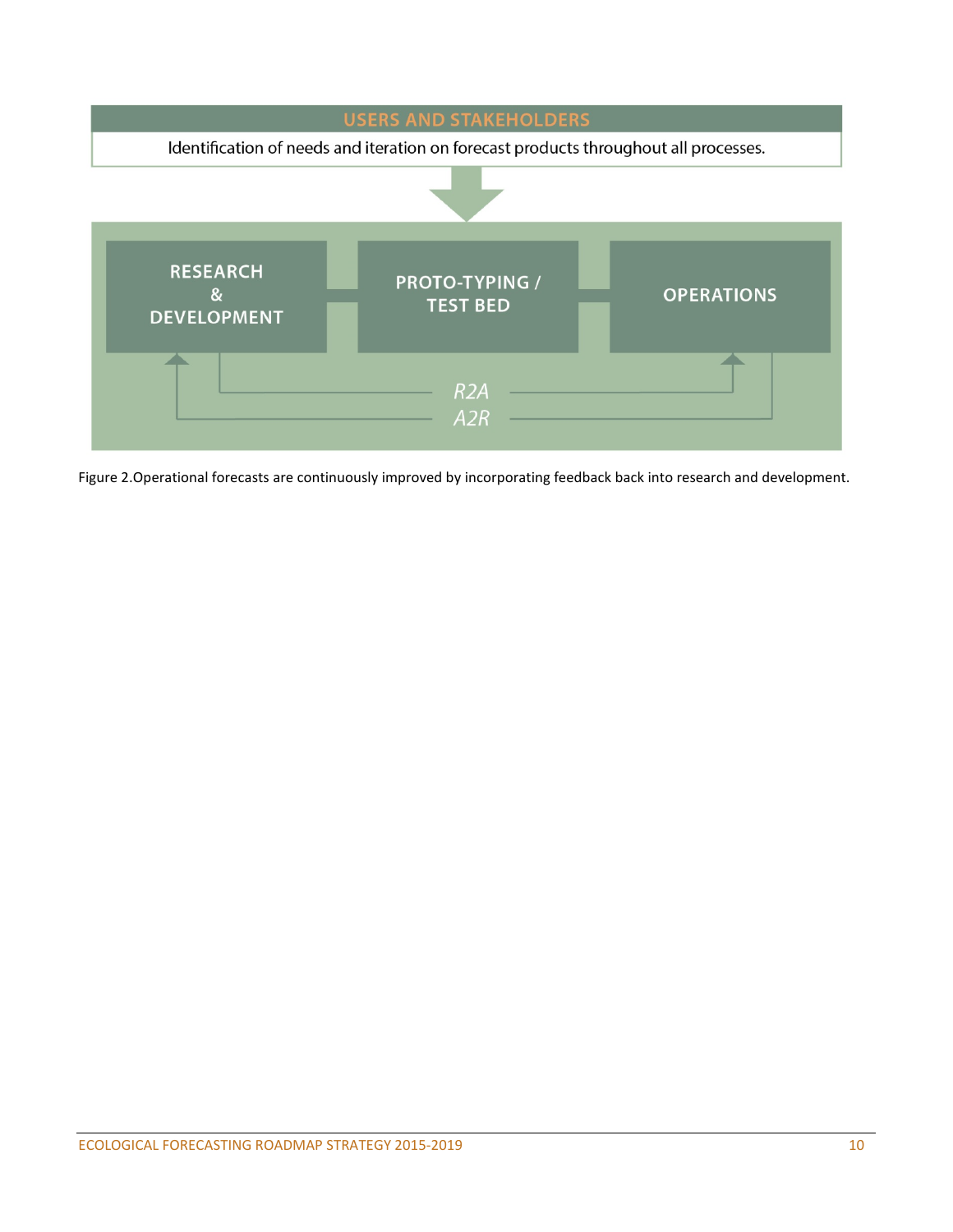## 4.0 NATIONAL INFRASTRUCTURE

#### **Evolve NOAA's infrastructure, technology, people, processes and systems to support ecological forecasting at a national scale , applied and delivered regionally .**

- 4.1 Establish a corporate enterprise framework that builds on NOAA's existing systems and capacities to support an ecological forecasting infrastructure.
	- 4.1.1 **Observations:** Maintain and/or fully leverage existing observations in support of operational ecological forecasts through both Federal (including NOAA) and non-Federal partners. Utilize data sharing agreements and other means to support an operational framework.
	- 4.1.2 **Models:** Implement a robust earth system modeling framework, building on existing and new efforts within and external to NOAA. Integrate socio-economic data and models as available and appropriate.
	- 4.1.3 **Data integration and analysis:** Develop and enhance the infrastructure for timely and reliable data integration, data synthesis, and analysis to generate ecological forecasts.
	- 4.1.4 **Product generation:** Develop and enhance the infrastructure for generating, analyzing, packaging and delivering NOAA's ecological forecast products and services in a variety of constituent-defined formats, incorporating social science techniques and principles.
	- 4.1.5 **Dissemination:** Exploit and enhance NOAA's and its partners' existing infrastructure for EF product and service dissemination. Utilize diverse dissemination mechanisms (internal and external to NOAA) to reach constituents.
	- 4.1.6 **Archival:** Maintain repository of source data, models and ecological forecasts and products, and, as available, customer use and response to forecasts, to support validation, assessment, and research.
- 4.2 Develop and advance a strategy to improve *and operationalize* observational and modeling capabilities for ecological forecasting, with a focus on incorporating ecological forecasting requirements and time frames into existing products and capabilities (e.g., National Ocean Service Operational Forecast System and US IOOS coastal modeling strategy under development by the Interagency Ocean Observing Committee).
- 4.3 Ensure ecological forecasting research and model development are aligned with service delivery needs and actively support the transition of new products and services to applications
- 4.4 Incorporate NOAA and partner regional assets (e.g. IOOS Regional Associations) into the operational framework for forecasting to create an efficient business model for forecast development and delivery.
- 4.5 Formalize agreements required for sustained operational forecast production and delivery.
- 4.6 Mobilize and sustain a highly skilled and motivated workforce across all Line Offices to meet EF mission objectives.
- 4.7 Establish mechanisms for information technology (IT) support of cross-Line Office products and data streams.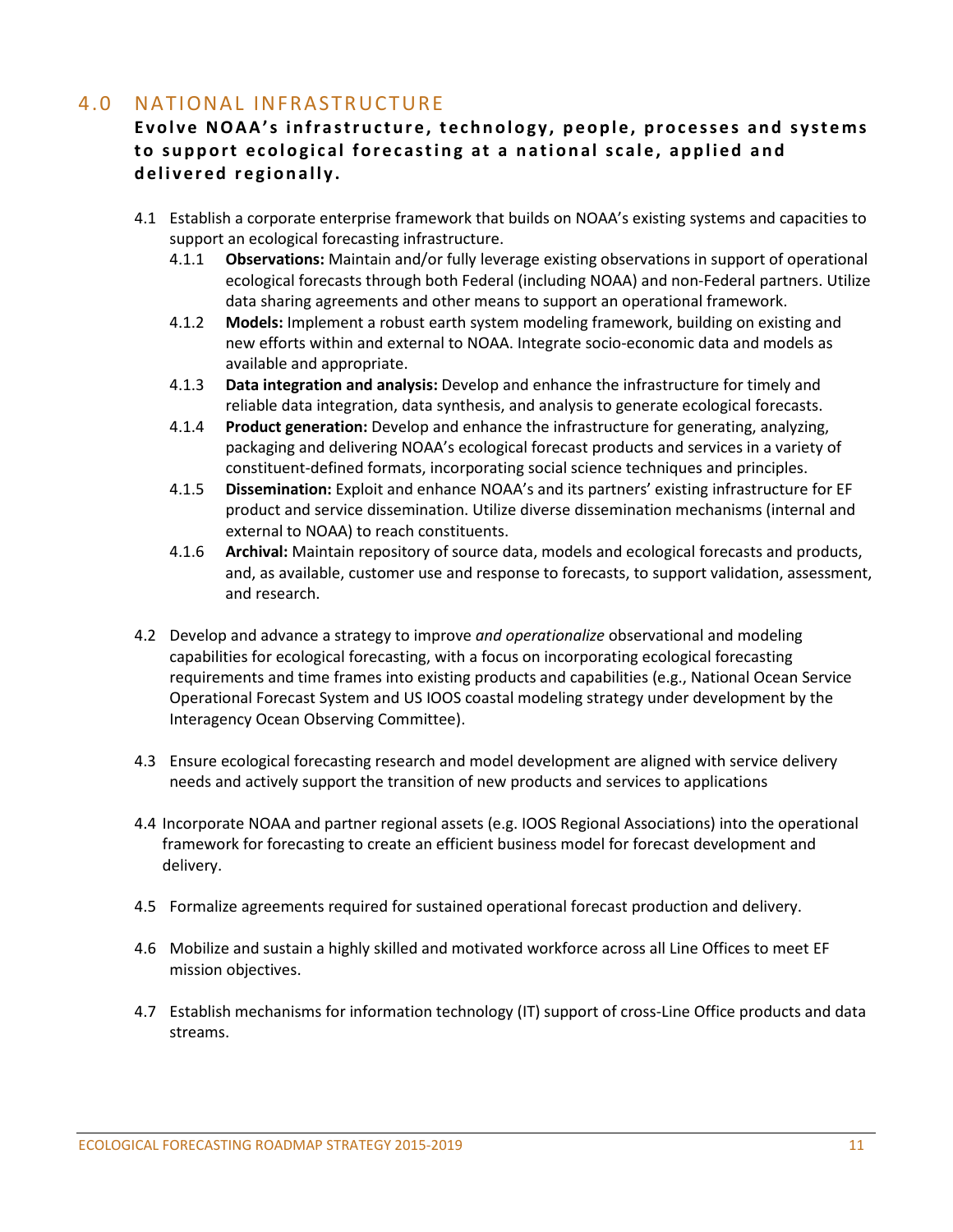#### 5.0 GOVERNANCE AND MANAGEMENT

#### **Institutionalize ecological forecasting as a sustainable cross-NOAA Program and priority.**

- 5.1 Establish a Program structure and mechanisms to produce and deliver "one-NOAA" ecological forecasting products and services.
	- 5.1.1 Ensure multidisciplinary and cross-Line Office engagement, including establishment of ecological forecasting Test Beds.
	- 5.1.2 Ensure coordinating Line Office policies permit an unfettered collective NOAA ecological forecasting capability.
	- 5.1.3 Codify roles, responsibilities and commitments in performance plans and Annual Operating Plans (AOPs).
- 5.2 Develop and seek broad NOAA, Department of Commerce and Congressional support for a formal, long-term EF Roadmap funding stream.
- 5.3 Influence NOAA's budget formulation process to secure funds for the development, transition and operation of ecological products and services.
- 5.4 Seek efficiencies in existing programmatic activities and find new opportunities for resource growth in support of ecological forecasting.
- 5.5 Employ a consistent approach to institutionalize long-term cross-NOAA commitments to operational forecasting through agreements where appropriate, strategic plans, annual operating plans, and other planning and execution mechanisms at the Line and Program Office levels.
- 5.6 Conduct periodic portfolio reviews to identify any gaps or weaknesses in the program structure or governance.

#### NEXT STEPS

The Ecological Forecasting Roadmap brings structure and focus to NOAA's disparate ecological forecasting effort in order to concentrate execution on priority Cross-NOAA objectives. This document will be used to provide programmatic guidance to NOAA's Ecological Forecasting Roadmap. It will be reviewed approximately once every 2 years with complete updates every 5 years. Accompanying Action Plans will be updated on an annual basis. Execution of EF Roadmap efforts will be conducted across NOAA Line Offices and institutionalized through Annual Operating Plans, Transition Plans, and Agreements to support an operational framework.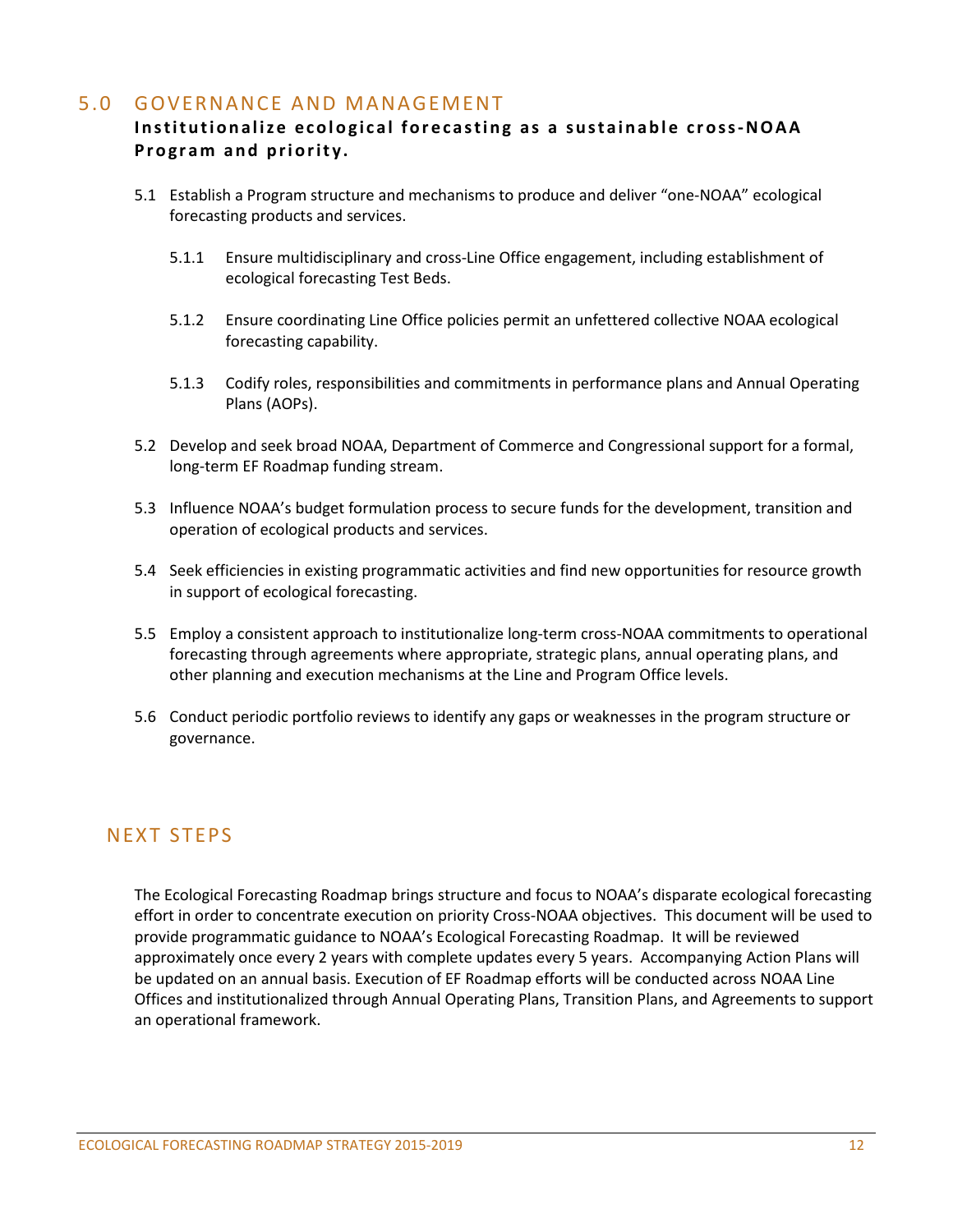# APPENDIX 1. EF ROADMAP GOVERNANCE STRUCTURE

Development of regionally-based but nationally coordinated ecological forecasts will be complex, challenging, and will require harnessing of intellectual, financial, and other resources from all Line Offices within NOAA. Governance of the EF Roadmap is comprised of three components, each reaching across LOs.

- a. Ecological Forecasting Steering Committee: Composed of one Senior Executive (SES/ST/SL) from each participating Line Office (6 members), provides oversight to the EF Portfolio Manager.
- b. Ecological Forecasting Portfolio Manager: A scientist/manager who, under the general oversight of the EFR Steering Committee, works across Line Offices to develop and implement a coordinated strategy for improving NOAA's products and services in ecological forecasting.
- C. Integrated Cross-NOAA Ecological Forecasting Technical Teams: These teams will be principally responsible for developing and implementing NOAA-wide ecological forecasts. Specific activities of these teams are updated annually in an EF Roadmap Action Plan.